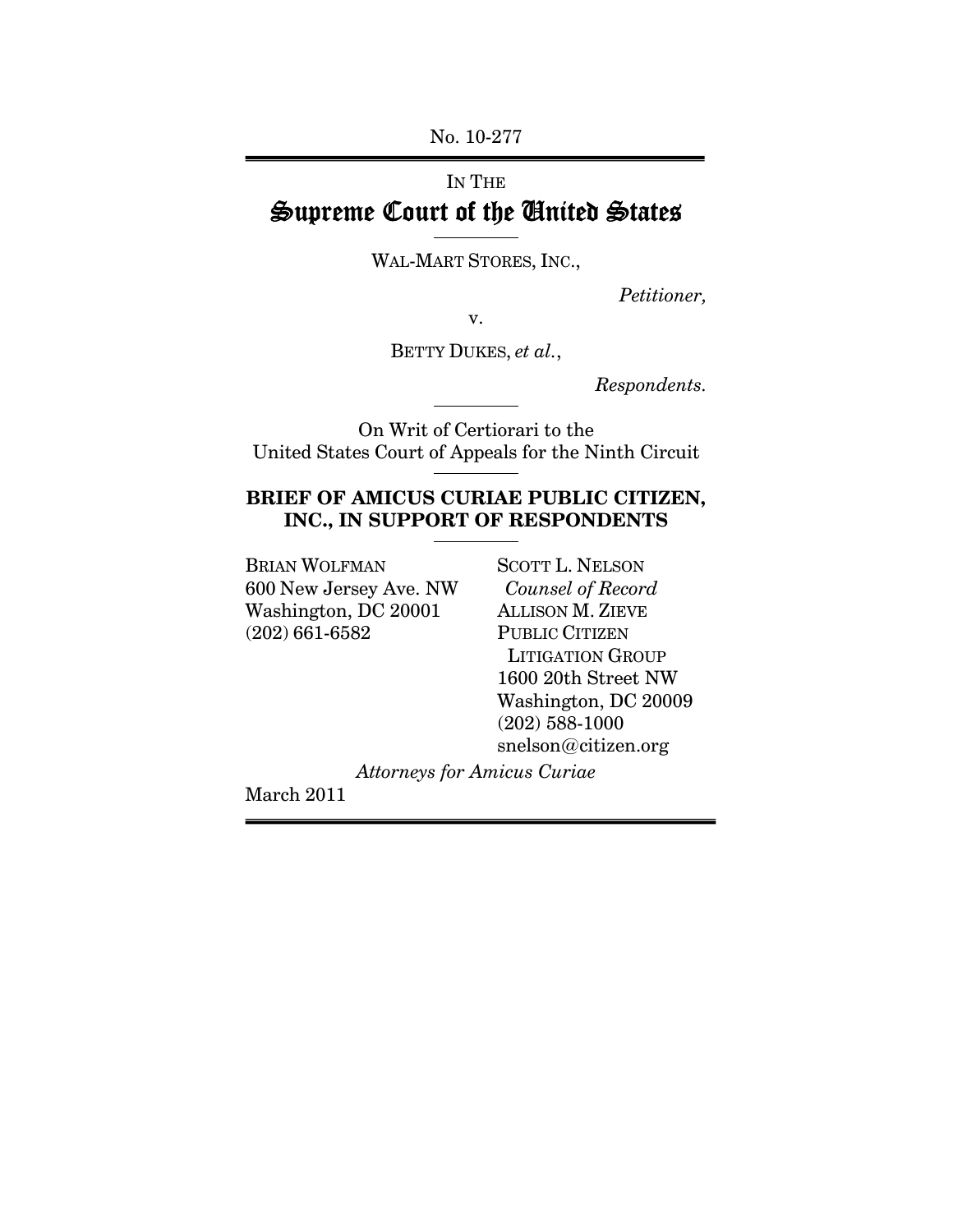## **TABLE OF CONTENTS**

| INTEREST OF AMICUS CURIAE  1                                                                                                                                              |
|---------------------------------------------------------------------------------------------------------------------------------------------------------------------------|
|                                                                                                                                                                           |
|                                                                                                                                                                           |
| Neither Rule 23 Nor the Due Process Clause<br>L.<br>Prohibits Monetary Relief in a Non-Opt-Out                                                                            |
| A. Due Process Does Not Require Opt-Out<br>Rights with Respect to Claims for Injunc-                                                                                      |
| B. Monetary Relief That Is Ancillary to or<br>Concomitant with Injunctive Relief May,<br>Consistent with Constitutional Demands,<br>Be Sought Through a Non-Opt-Out Class |
| II. Rule 23 Is Flexible Enough to Accommodate<br>Whatever Opt-Out Rights the Constitution                                                                                 |
|                                                                                                                                                                           |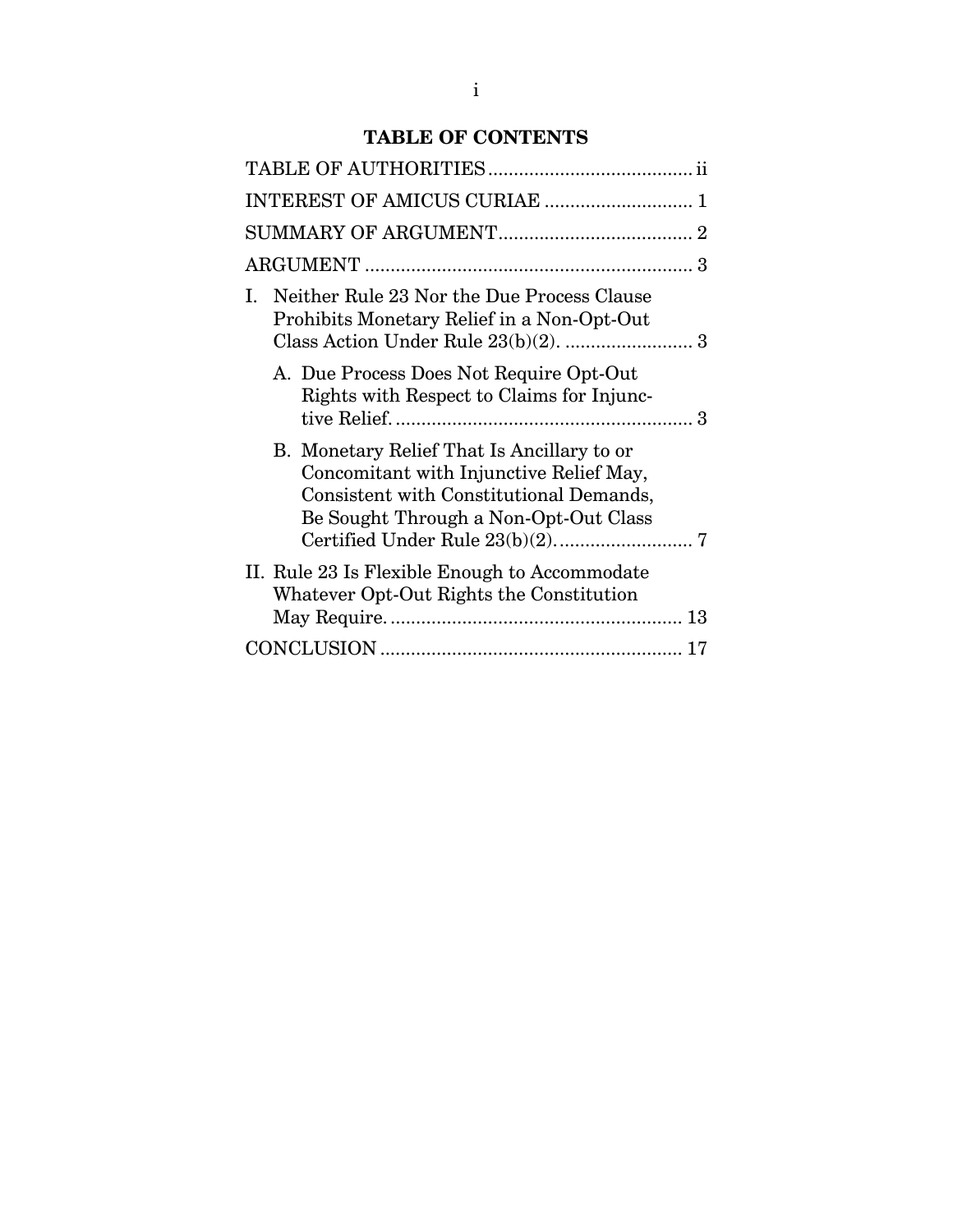## **TABLE OF AUTHORITIES**

**Page(s)** 

## **Cases:**

| Allison v. Citgo Petroleum Corp.,                                                     |
|---------------------------------------------------------------------------------------|
| Amchem Products., Inc. v. Windsor,                                                    |
| Bates v. Dow AgroSciences LLC,                                                        |
| Cafeteria & Restaurant Workers v. McElroy,                                            |
| Carnegie v. Household International, Inc.,                                            |
| Eisen v. Carlisle & Jacquelin,                                                        |
| Gilbert v. Homar,                                                                     |
| Gulf Oil Co. v. Bernard,                                                              |
| Holmes v. Continental Can Co.,                                                        |
| Jefferson v. Ingersoll International Inc.,<br>195 F.3d 894 (7th Cir. 1999) 8, 9, 14   |
| In re Monumental Life Insurance Co.,                                                  |
| Morrissey v. Brewer,                                                                  |
| Officers for Justice v. Civil Service<br>Commission, 688 F.2d 615 (9th Cir. 1982)  14 |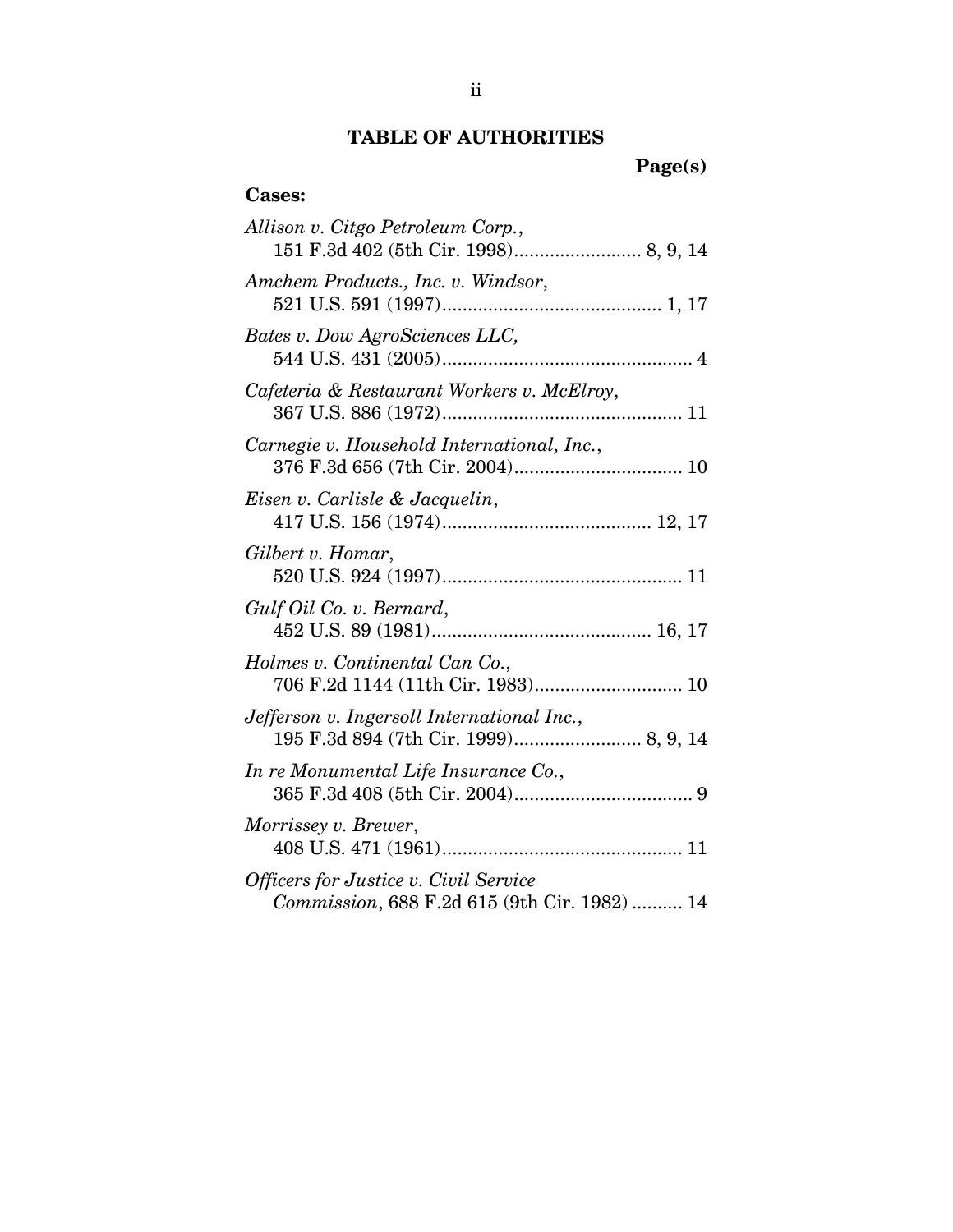| Ortiz v. Fibreboard Corp.,                |  |
|-------------------------------------------|--|
| Parratt v. Taylor,                        |  |
| Phillips v. Washington Legal Foundation,  |  |
| Phillips Petroleum Co. v. Shutts,         |  |
| Robinson v. Metro-North Commuter Railroad |  |

# **Rules:**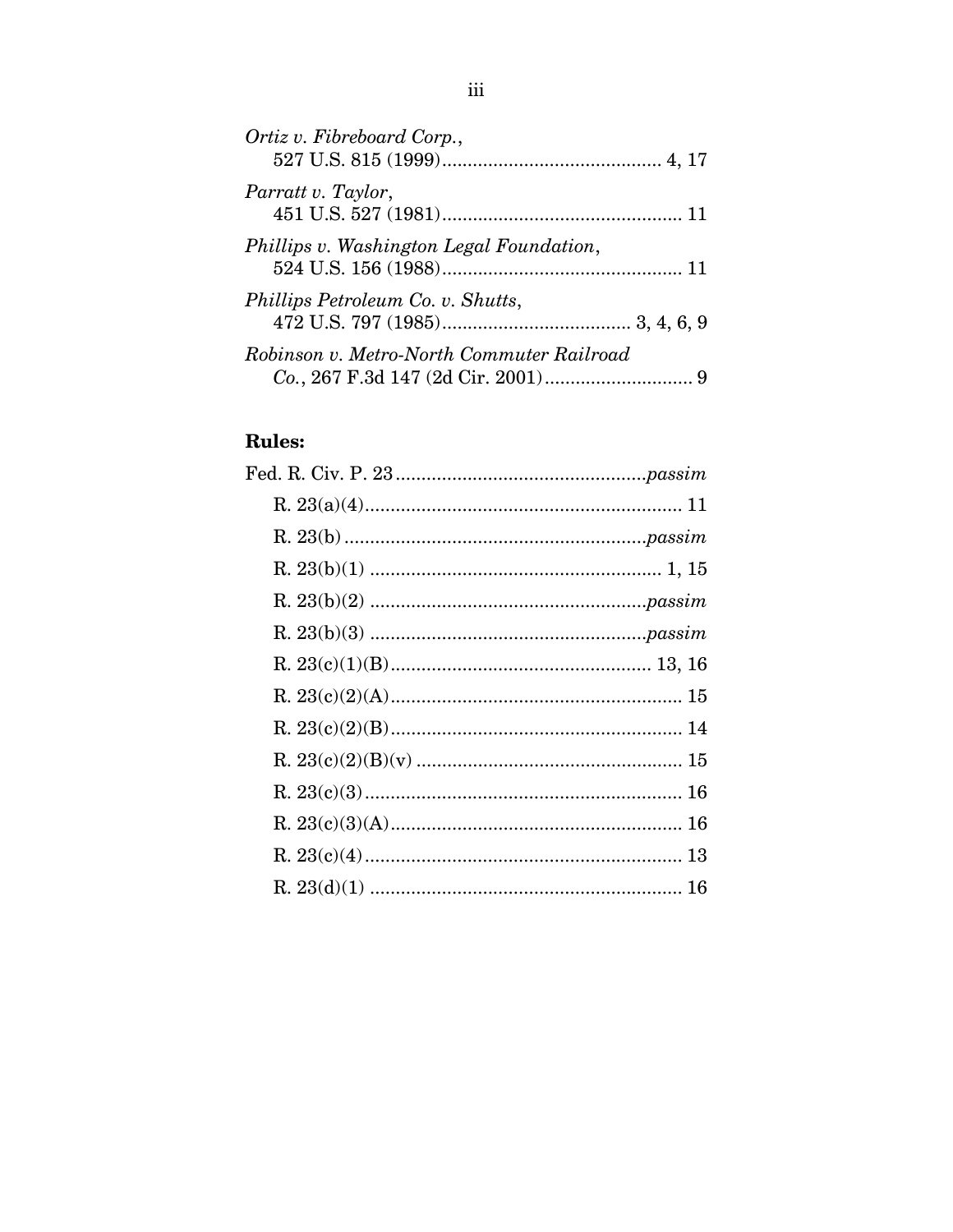## **Other:**

| Samuel Issacharoff, Preclusion, Due Process, |
|----------------------------------------------|
| and the Right to Opt out of Class Actions,   |
| 77 Notre Dame L. Rev. 1057 (2002) 5, 11      |
| Brian Wolfman & Alan Morrison, What the      |
| Shutts Opt-Out Right Is and What It          |
| Ought to Be, 74 U.M.K.C. L. Rev. 730         |
|                                              |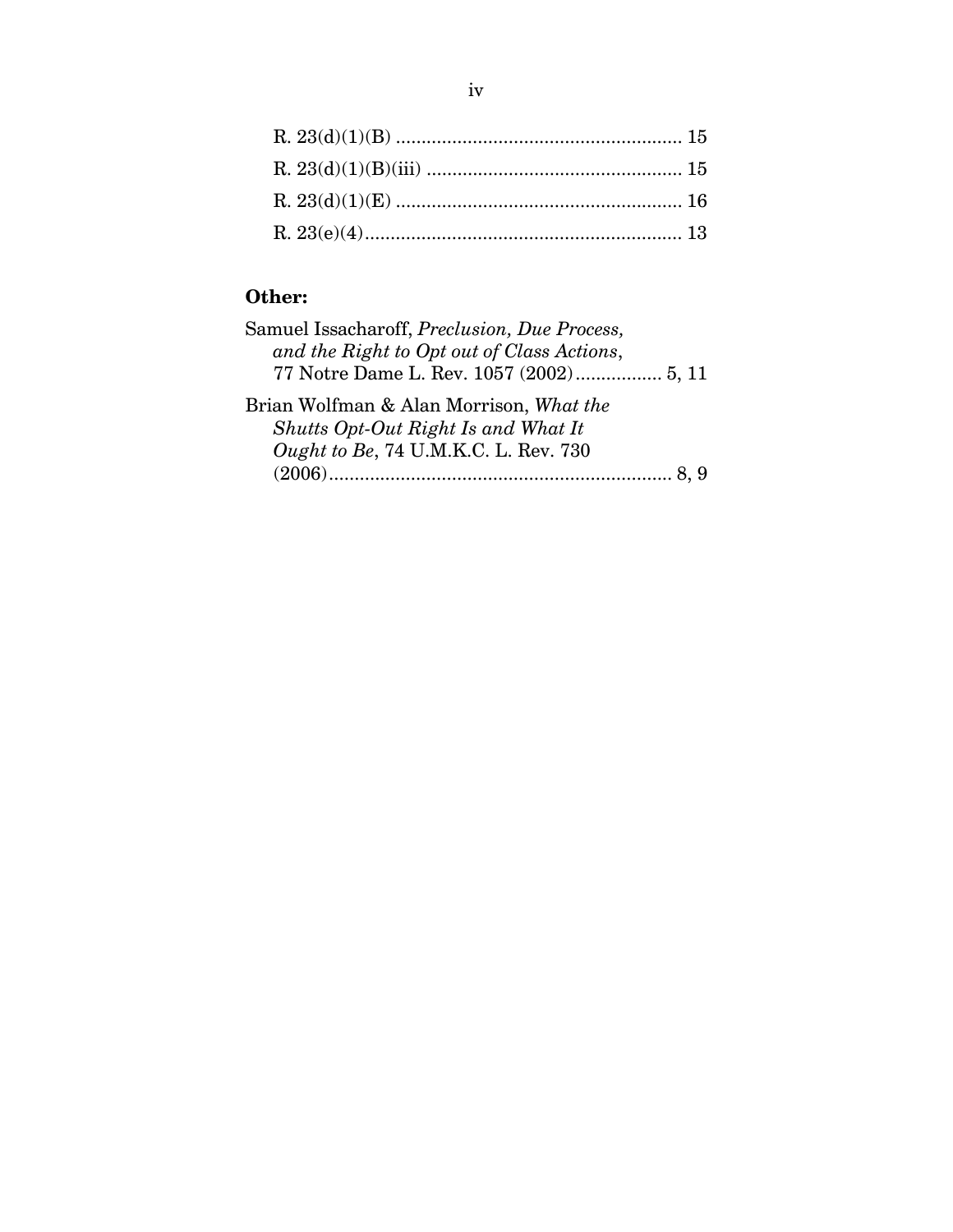#### **INTEREST OF AMICUS CURIAE1**

Public Citizen, Inc., a national consumer-advocacy organization founded in 1971, appears on behalf of its approximately 225,000 members and supporters before Congress, administrative agencies, and courts on a wide range of issues, and works for enactment and enforcement of laws protecting consumers, workers, and the public. Public Citizen often represents the interests of its members in litigation and as amicus curiae.

Public Citizen has long been concerned with protection of the due-process rights of non-named class members in class actions. Public Citizen attorneys have, in many cases (including this Court's decision in *Amchem Products, Inc. v. Windsor*, 521 U.S. 591 (1997)), represented class members who objected to settlement of their claims. Of particular concern to Public Citizen are cases where class counsel and defendants agree to a settlement under Rule  $23(b)(1)$  or  $(b)(2)$  to resolve substantial damages claims while eliminating the opt-out rights of absent class members that are provided for in Rule 23(b)(3) and that, in some circumstances, are required by due process.

At the same time, Public Citizen understands that class actions are a critical tool for seeking justice where defendants have engaged in the same or similar unlawful conduct toward many people—consumers

<sup>–––––––––––––––––––––––– 1</sup> Written consents from both parties to the filing of amicus curiae briefs in support of either party are on file with the Clerk. This brief was not authored in whole or in part by counsel for a party. No person or entity other than amicus curiae or its counsel made a monetary contribution to preparation or submission of this brief.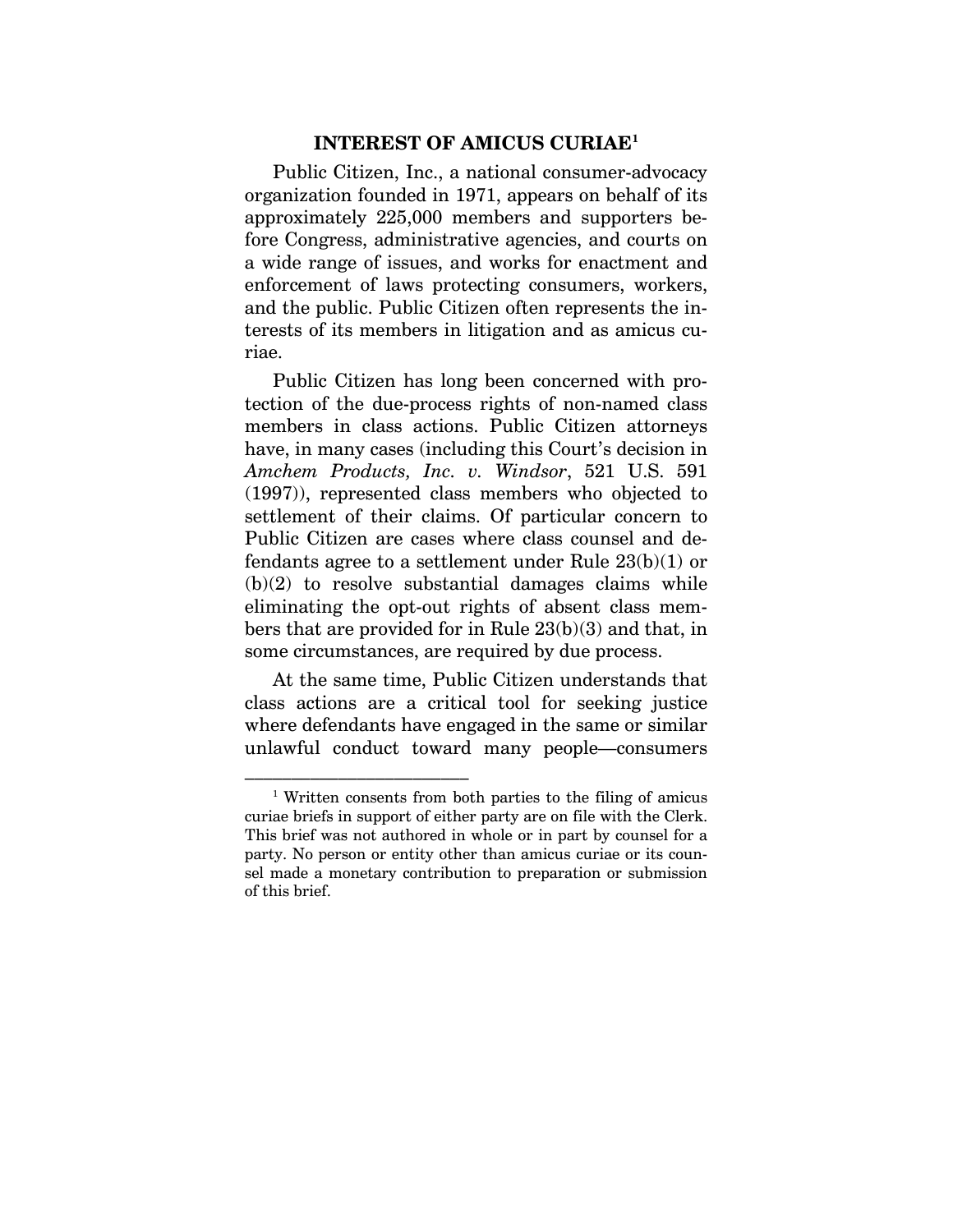and employees especially—that have resulted in injuries that are large in the aggregate, but small on a per-person basis. In that situation, individual litigation is often impossible, and class actions offer the only means for both individual redress and classwide remedies, as well as deterrence of wrongful conduct. Of special relevance here, class actions have played a vital role in civil rights cases, where Rule  $23(b)(2)$ 's authorization of class actions seeking declaratory and injunctive relief allows discrimination victims to enforce their statutory and constitutional rights.

Protecting due process rights of individual class members and facilitating collective remedies are both important goals, and, if the right balance is struck, neither need be sacrificed to the other. However, Wal-Mart's broad arguments that monetary remedies are forbidden in Rule 23(b)(2) class actions both by Rule 23 itself and by due process concerns, and that Rule  $23(b)(2)$  is not sufficiently flexible to provide for optout rights when due process demands them, would hinder the effective use of class actions that legitimately seek injunctive relief without aiding the absent class members whose rights Wal-Mart purports to be advancing.

#### **SUMMARY OF ARGUMENT**

Wal-Mart's argument that due process considerations prohibit certification of a class in this case under Federal Rule of Civil Procedure 23(b)(2) is misguided both as a matter of constitutional law and as an interpretation of Rule 23 itself. Due process is not offended either by the certification of a non-opt-out class seeking injunctive relief or by the inclusion in that class's claims for relief of some forms of monetary remedies. To the extent that due process may require opt-out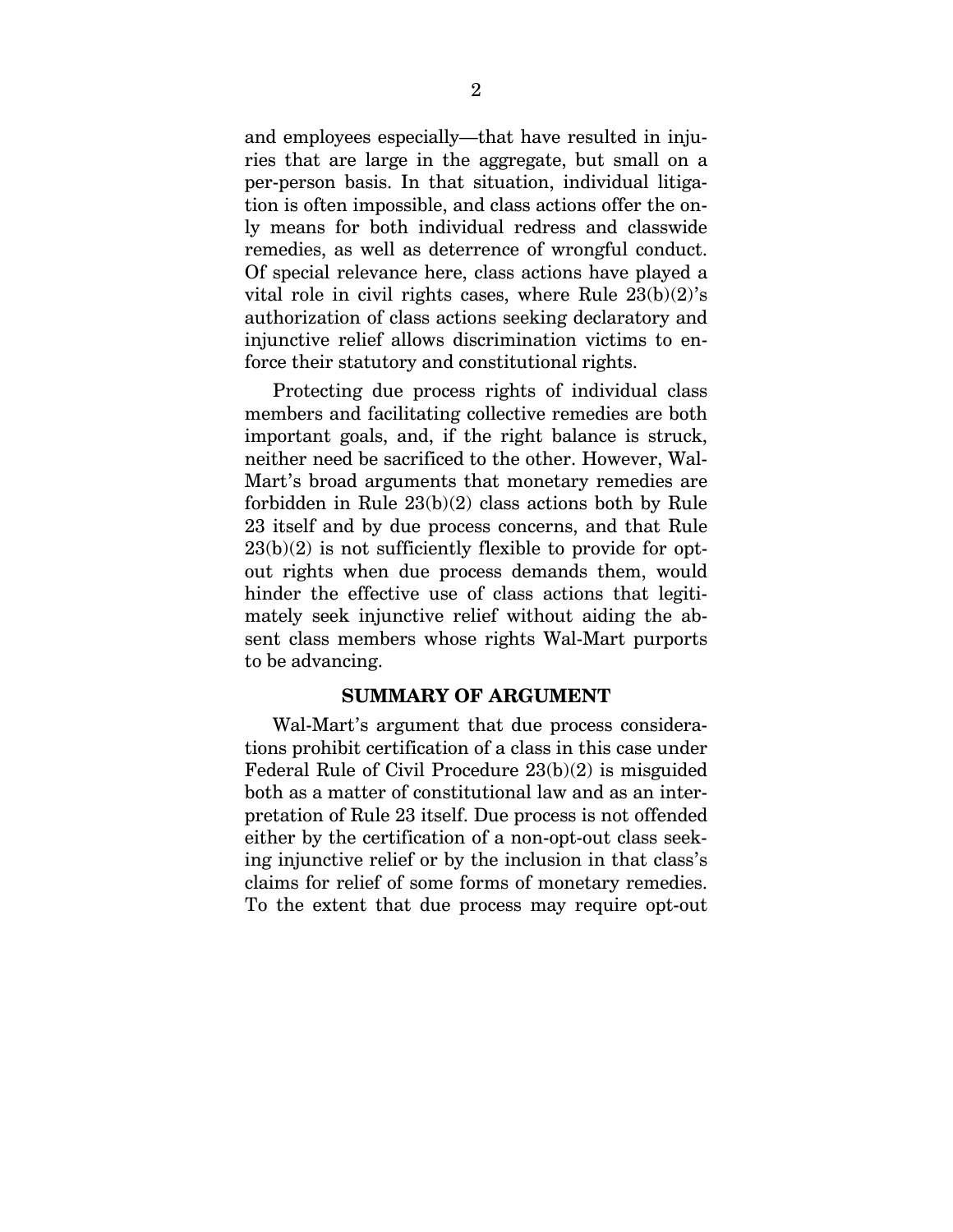rights for some forms of relief other than the injunctive relief that permits certification under subdivision  $(b)(2)$  of the rule, Rule 23 is flexible enough to offer a number of alternatives tailored to the particular circumstances of the case.

Those alternatives include bifurcated certification (that is, the certification of different claims for relief under different subdivisions of the rule) as well as the possible provision of notice and opt-out rights to members of the (b)(2) class. Contrary to Wal-Mart's argument, Rule 23 does not implicitly forbid opt-out rights in a (b)(2) class action. The Rule *requires* optout rights only in a class action under subdivision  $(b)(3)$ , but its terms provide ample authority to a district judge to *permit* opt-out rights, if necessary or appropriate, in classes certified under other parts of the rule.

#### **ARGUMENT**

- **I. Neither Rule 23 Nor the Due Process Clause Prohibits Monetary Relief in a Non-Opt-Out Class Action Under Rule 23(b)(2).** 
	- **A. Due Process Does Not Require Opt-Out Rights with Respect to Claims for Injunctive Relief.**

This Court held in *Phillips Petroleum Co. v. Shutts* that due process requires that absent class members be given notice and an opportunity to opt out of a class action that may resolve claims predominately for substantial money damages. 472 U.S. 797, 811-12 (1985). The Court, however, noted that due process requirements in class actions seeking injunctive and other equitable relief might differ. *Id.* at 811 n.3.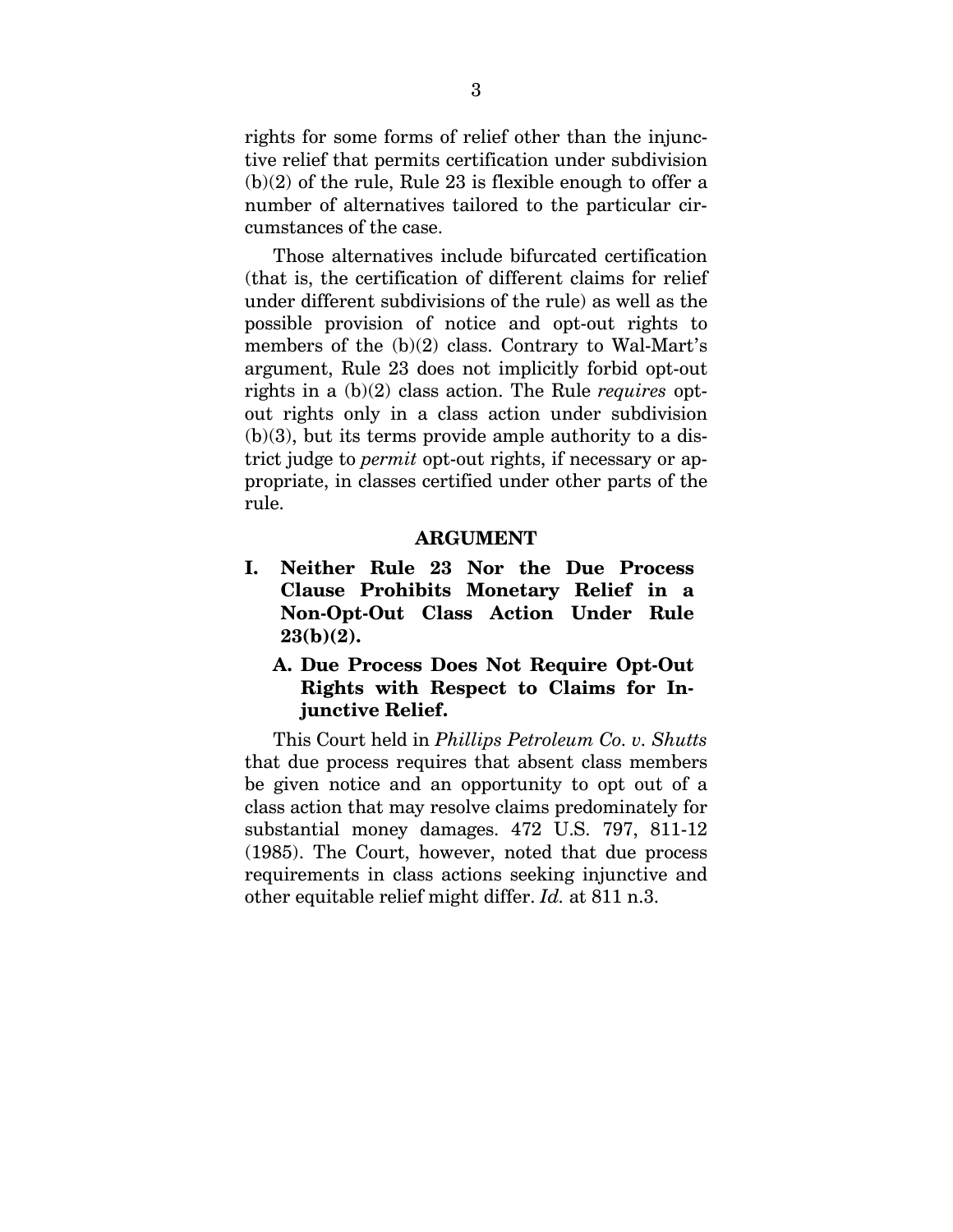The *Shutts* due process right to opt out of class resolution of substantial individual damages claims rests largely on what the Court has referred to as the "day-in-court ideal," *Ortiz v. Fibreboard Corp.*, 527 U.S. 815, 846 (1999)—that is, the interest of an individual in controlling litigation primarily affecting his or her personal financial interests. At the same time, a defendant has a relatively insubstantial interest in uniform resolution of claims of individuals who seek judgments against it for money damages: Requiring a defendant to pay damages to one plaintiff but not another imposes no inconsistent obligations on the defendant. *See, e.g., Bates v. Dow AgroSciences LLC,*  544 U.S. 431, 445 (2005).

The Court's recognition in *Shutts* that actions seeking injunctive relief might involve due process entitlements different from those attaching to actions for substantial money damages reflects differences in the balance of interests of individual class members and defendants in such cases. Where a class seeks injunctive relief that necessarily will affect members of the class in the same way, individual members of the class have a reduced interest in excluding themselves from the action. An injunction regulating the defendant's conduct toward class members would benefit class members even if they did not want to participate in the action, so opting out is not a meaningful possibility. Nor is it realistic for each class member seeking injunctive relief that would affect the entire class to expect to control litigation aimed at obtaining such relief. Put another way,

in cases for injunctive relief against institutional conduct, it is difficult to conceptualize an individual right of autonomy, even where we would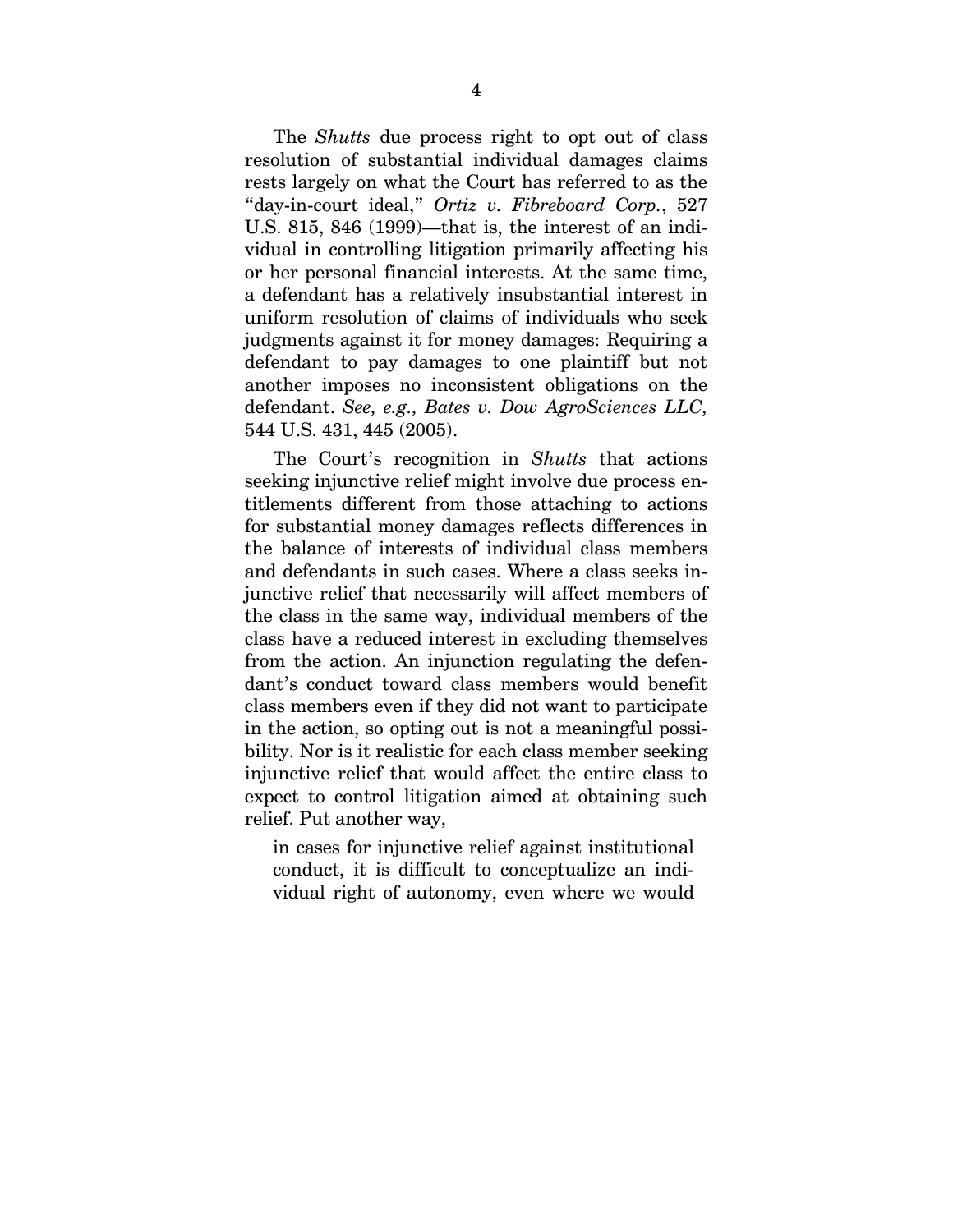no doubt recognize an individual's ability to bring a claim in court. In such circumstances, an individual may be an exemplar of the harm visited by allegedly wrongful institutional conduct, but that same individual cannot claim an autonomous right to separate control of the outcome of the legal challenge. To give but the most obvious example, a school desegregation challenge may or may not succeed, but if it does it will establish the wrongful conduct directed across a group of affected school children. In such cases, which are formed under Rule  $23(b)(2)$ , it would be nonsensical to claim that any one child has an autonomous right to an independent outcome of the litigation. While each aggrieved child is deemed to have standing to bring a claim for wrongful deprivation of a claimed right to integrated schools, no child has an individual stake in the outcome of that litigation separate from that of the other similarly situated children.

Samuel Issacharoff, *Preclusion, Due Process, and the Right to Opt out of Class Actions*, 77 Notre Dame L. Rev. 1057, 1058-59 (2002).

At the same time, the defendant and the judicial system itself have very powerful interests in avoiding multiple and potentially conflicting injunctions, each purporting to tell the defendant how to conduct itself toward the same group of affected parties. Thus, unlike in a typical damages action, where it is possible (if not always practical) for each plaintiff to pursue his or her individual claim independently of others who are similarly situated, in an action seeking injunctive relief affecting a defendant's conduct toward a class, it makes little sense to recognize a due-process-based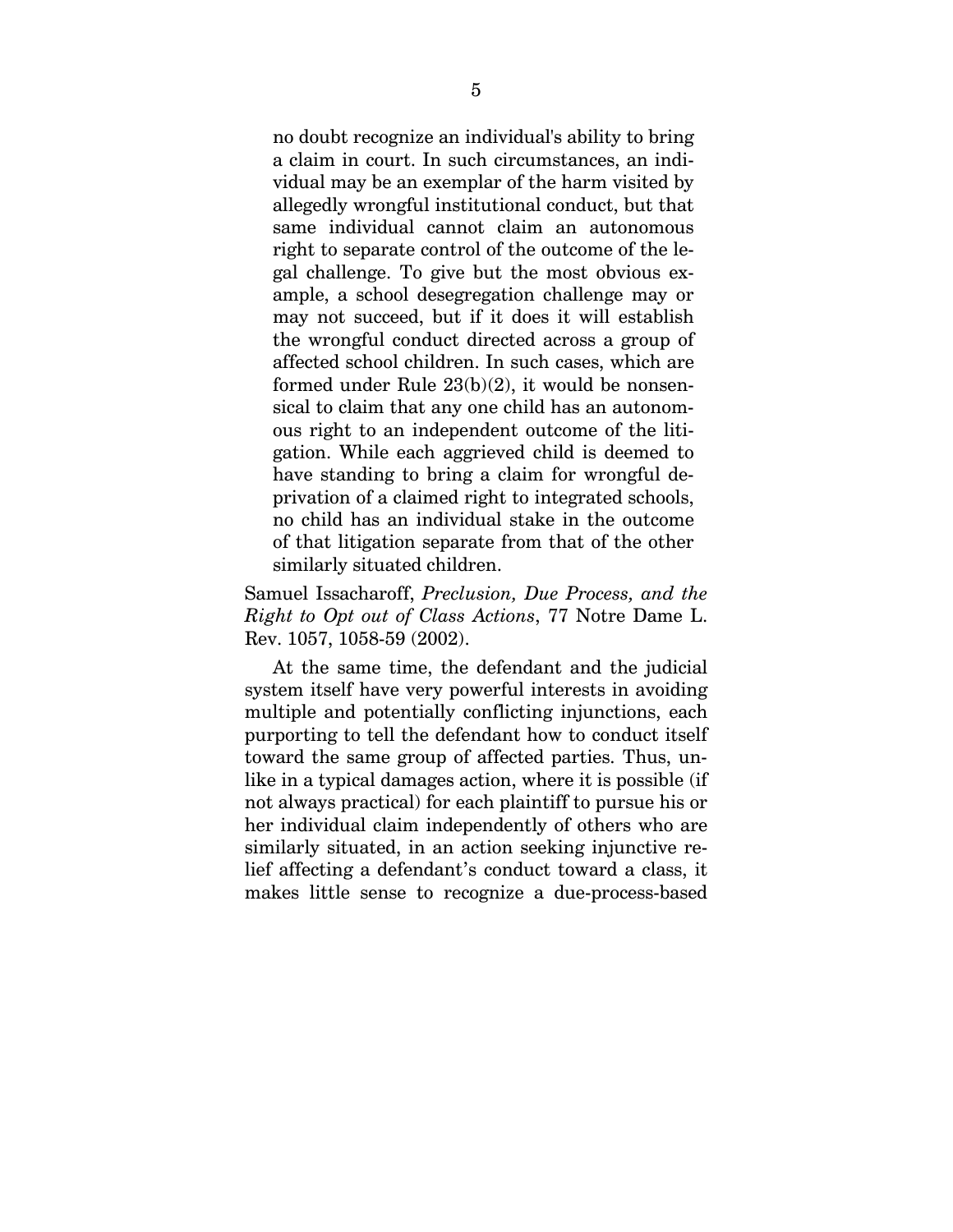right to opt out based on the interest of an individual class member in controlling litigation affecting her rights. For this reason, the due process right to notice and an opportunity to opt out of a class does not typically apply to claims for classwide injunctive relief.

Rule 23(b) reflects the different interests in, and effects of, the different types of claims. Thus, Rule  $23(b)(2)$  does not require notice and an opportunity to opt out in all class actions seeking injunctive relief with respect to a class as a whole, while Rule  $23(b)(3)$ , which generally applies to money damages claims such as those at issue in *Shutts*, requires notice and an opportunity to opt out for all claims certified under its terms. Nonetheless, not all forms of injunctive relief are alike, and not all must affect a class as a whole. Thus, some cases presenting claims for injunctive relief might implicate the due process opt-out right recognized in *Shutts*. For example, relief in an action seeking specific performance of a product warranty could in some cases be tailored to apply only to consumers who did not opt out of the litigation, and a rational consumer might choose to exercise such an option if he preferred to seek some other form of available relief (such as significant damages) or otherwise thought he could do better in individual litigation than as part of the class action.

In this case, the injunction the plaintiff class seeks, which concerns corporate practices affecting all of Wal-Mart's female employees, is exactly the sort of truly unitary classwide injunctive relief for which Rule  $23(b)(2)$  was designed. The recognition of a dueprocess opt-out right would make no sense here because relief affecting Wal-Mart's use of subjective criteria and its corporate-wide culture of discrimination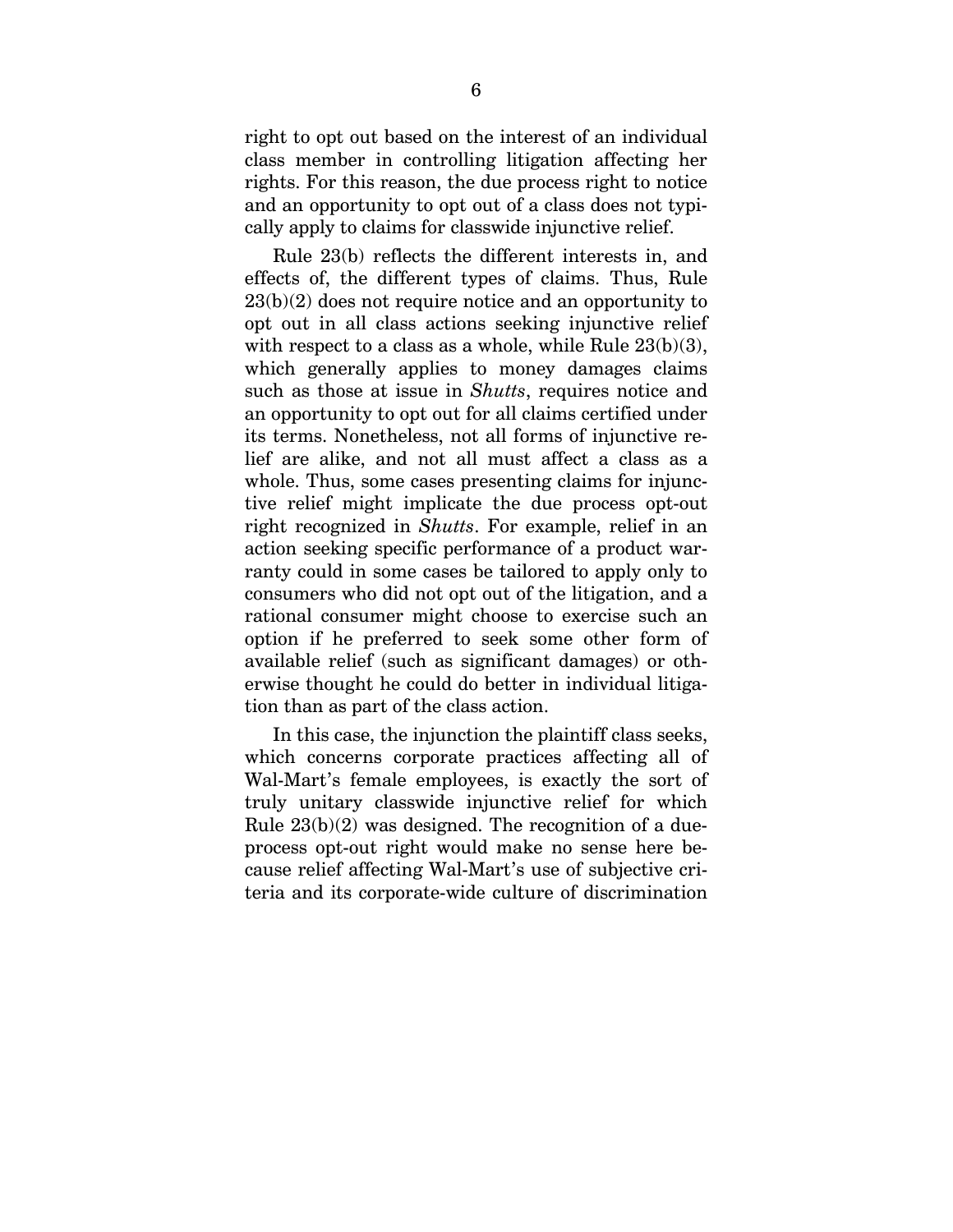against female employees could not realistically be tailored to affect only women who did not opt out of the class. Such injunctive relief is also exactly the kind of remedy that a defendant, such as Wal-Mart, has a powerful interest in having determined in a single case so that the defendant is not subjected to multiple injunctions telling it different things about how to conduct itself toward the same class of female employees.

## **B. Monetary Relief That Is Ancillary to or Concomitant with Injunctive Relief May, Consistent with Constitutional Demands, Be Sought Through a Non-Opt-Out Class Certified Under Rule 23(b)(2).**

Rule 23(b)(2) permits an action to be maintained as a class action if "the party opposing the class has acted or refused to act on grounds that apply generally to the class, so that final injunctive relief or corresponding declaratory relief is appropriate respecting the class as a whole." On its face, subdivision  $(b)(2)$  is not limited to *claims* for injunctive and corresponding declaratory relief. Thus, its language does not prohibit certification where the action *also* presents claims for damages or other forms of monetary relief that, if brought by themselves, could be certified only under Rule 23(b)(3), with the accompanying requirements of notice and an opportunity to opt out. Indeed, nothing in Rule 23 expressly addresses the extent to which claims for monetary relief may be included in classes certified under Rule 23(b)(2) or whether they may be certified only under Rule 23(b)(3). "Put differently, Rule  $23(b)(2)$  does not attempt to patrol the borderline between it and Rule 23(b)(3), the rule's non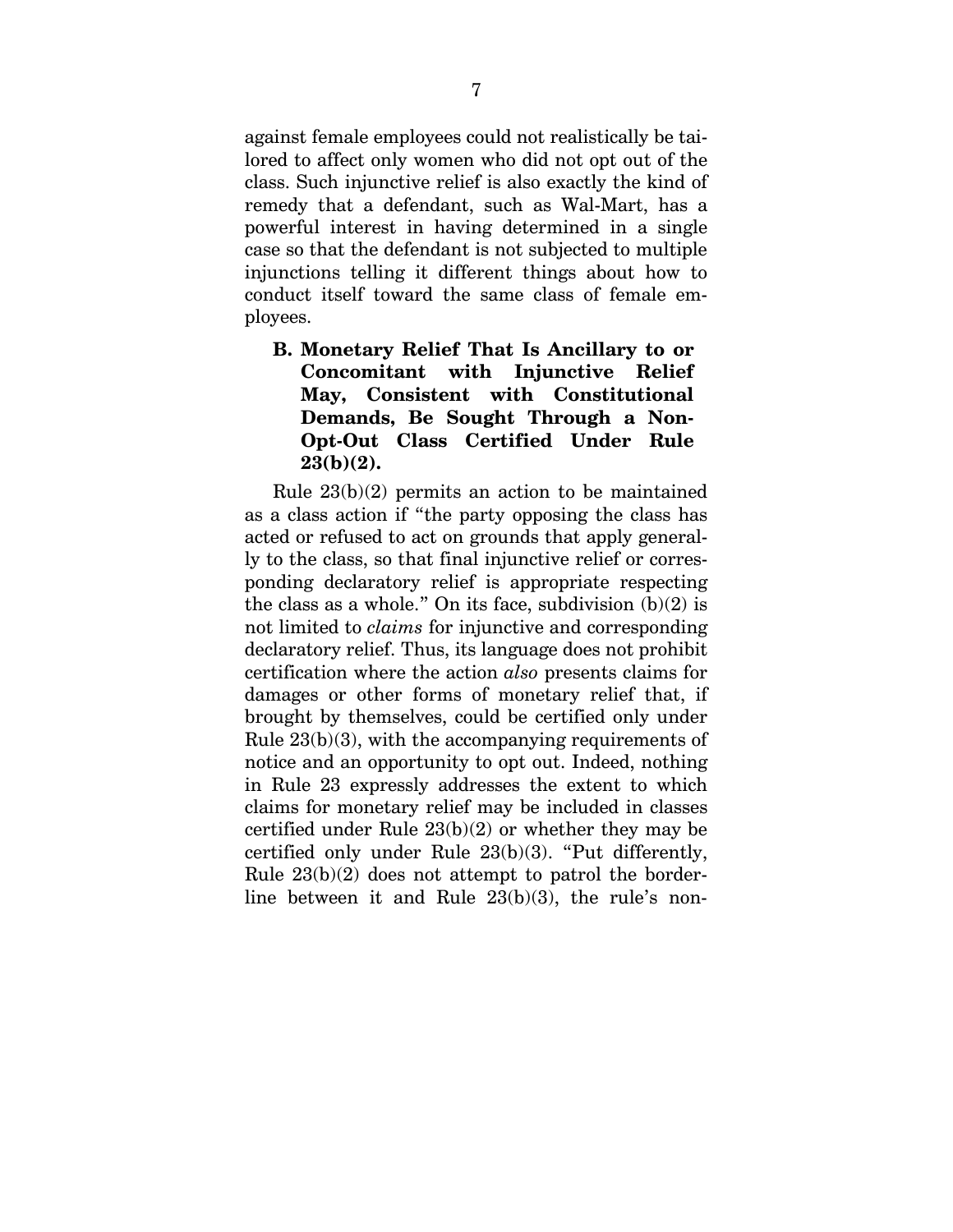mandatory subdivision." Brian Wolfman & Alan Morrison, *What the Shutts Opt-Out Right Is and What It Ought to Be*, 74 U.M.K.C. L. Rev. 730, 737 (2006).

The lower courts have thus generally agreed that the terms of Rule 23(b)(2) itself do not preclude certification of claims for monetary relief. They have, however, also held that the structure of the Rule including Rule 23(b)(3)'s *requirement* that class members receive opt-out rights, which dovetails nicely with *Shutts*'s requirement of such rights where substantial money damages claims are at issue—suggests limits on the extent to which claims for money damages can be shoehorned into a Rule  $23(b)(2)$  non-opt-out class action. As one court has stated, "[a] court should endeavor to select the most appropriate subsection, not just the first linguistically applicable one in the list. When substantial damages have been sought, the most appropriate approach is that of Rule  $23(b)(3)$ , because it allows notice and an opportunity to opt out." *Jefferson v. Ingersoll Int'l Inc.*, 195 F.3d 894, 898 (7th Cir. 1999).

Courts have reached different conclusions concerning the circumstances in which damages claims may be certified together with claims for injunctive relief in a non-opt-out class under Rule 23(b)(2). Borrowing a term used in the 1966 Advisory Committee Notes but not in the text of Rule  $23(b)(2)$ —the lower courts have framed the debate in terms of whether claims for injunctive relief "predominate" over those for money damages, but have adopted different standards for making that determination. *Compare Allison v. Citgo Petroleum Corp.*, 151 F.3d 402 (5th Cir. 1998) (taking a narrow view of the circumstances in which monetary claims may be certified under Rule  $23(b)(2)$ ),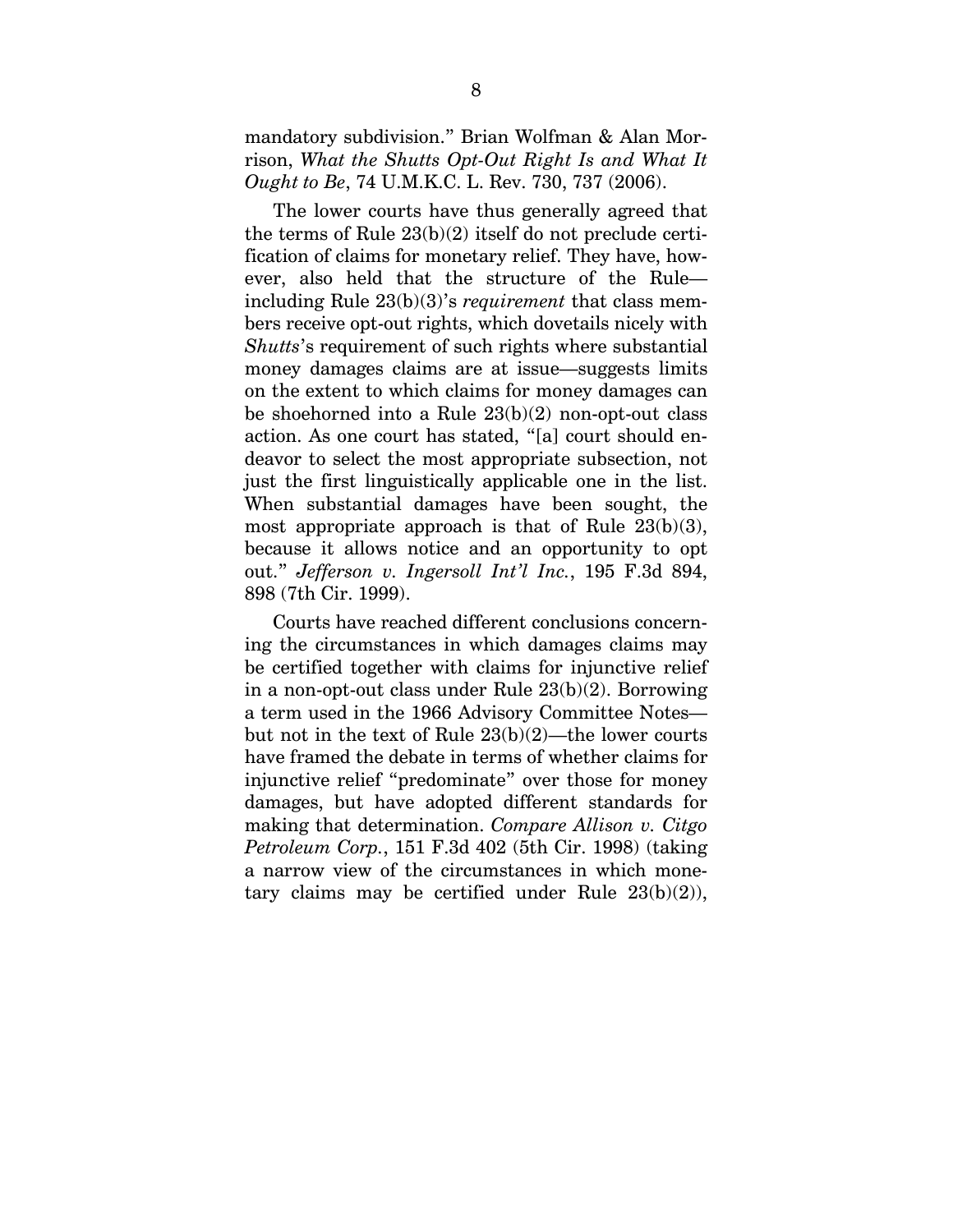*with Robinson v. Metro-North Commuter R.R.*, 267 F.3d 147, 163-64 (2d Cir. 2001) (taking a much more permissive view).<sup>2</sup>

But all the lower courts have agreed that at least some forms of monetary relief may be certified on a non-opt-out basis consistent with both the terms of Rule 23 and the constitutional due-process principles of *Shutts*. In particular, when proof of the class's entitlement to classwide injunctive relief carries with it an entitlement to make-whole monetary relief that can be determined based on objective criteria, even courts taking a very restrictive view of Rule  $23(b)(2)$ 's application to claims for monetary relief have permitted non-opt-out certification under subdivision (b)(2). *See Allison*, 151 F.3d. at 415; *see also In re Monumental Life Ins. Co.*, 365 F.3d 408, 418-21 (5th Cir. 2004). Back pay in a Title VII action—the form of monetary relief implicated by the certification order in this case insofar as it was affirmed by the Ninth Circuit—is the classic instance of a claim for monetary relief that satisfies the requirements of being "incidental to" or "concomitant with" the entitlement to injunctive relief, and capable of determination with regard principally to objective characteristics of class members. *See Allison*, 151 F.3d at 415; *see also Jefferson*, 195 F.3d at 896.

Due-process concerns are not strongly implicated by non-opt-out certification of back-pay claims in part

<sup>–––––––––––––––––––––––– 2</sup> In fact, "nothing in Rule 23 provides that one of the rule's subdivisions trumps another based on predominance," Wolfman & Morrison, *supra*, at 737, and it appears that the Advisory Committee borrowed the term from Rule  $23(b)(3)$ , where it is used in an entirely different context.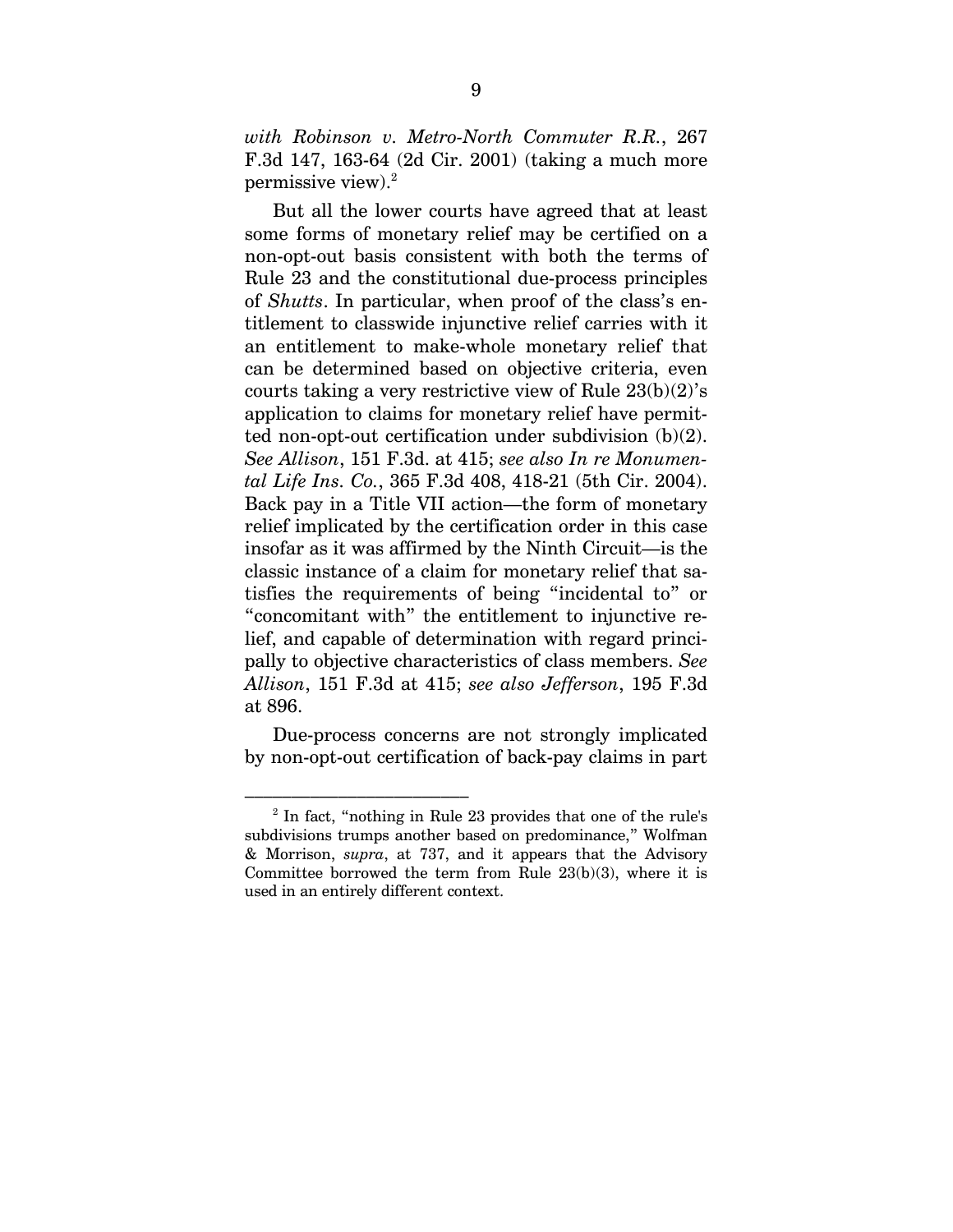for the same reason that non-opt-out certification of injunctive relief claims is permissible. An individual class member does not have a genuine property or autonomy interest in controlling the litigation of the injunctive claims (or at least no interest that outweighs the interest in having the entitlement to classwide injunctive relief decided in a single action). It follows that the same class member has little additional interest in controlling litigation that will determine the consequences that follow directly from the determination of the class's entitlement to injunctive relief.

To be sure, this principle has limits. If, for example, a class consisted of a relatively small group of members, each of whom had very large claims for back pay (or if a small number of such members were subsumed within a larger class), those individuals would have a greater interest in conducting litigation over their own personal claims. Depending on the circumstances, their individual interests might require that they be provided an opt-out right, at least at some point in the litigation.<sup>3</sup>

By the same token, however, in many cases most class members' claims are not large enough to support individual litigation, and that circumstance reinforces the conclusion that where monetary relief flows directly from a classwide injunction, due process does not demand a right to opt out. *Cf. Carnegie v. Household Int'l, Inc.*, 376 F.3d 656, 661(7th Cir. 2004) (not-

<sup>&</sup>lt;sup>3</sup> Cf. Holmes v. Cont'l Can Co., 706 F.2d 1144, 1157-58 (11th Cir. 1983) (contemplating possibility of opt-outs from proceedings to determine individual back pay awards after determination of liability and classwide injunctive relief through a non-optout Rule 23(b)(2) class).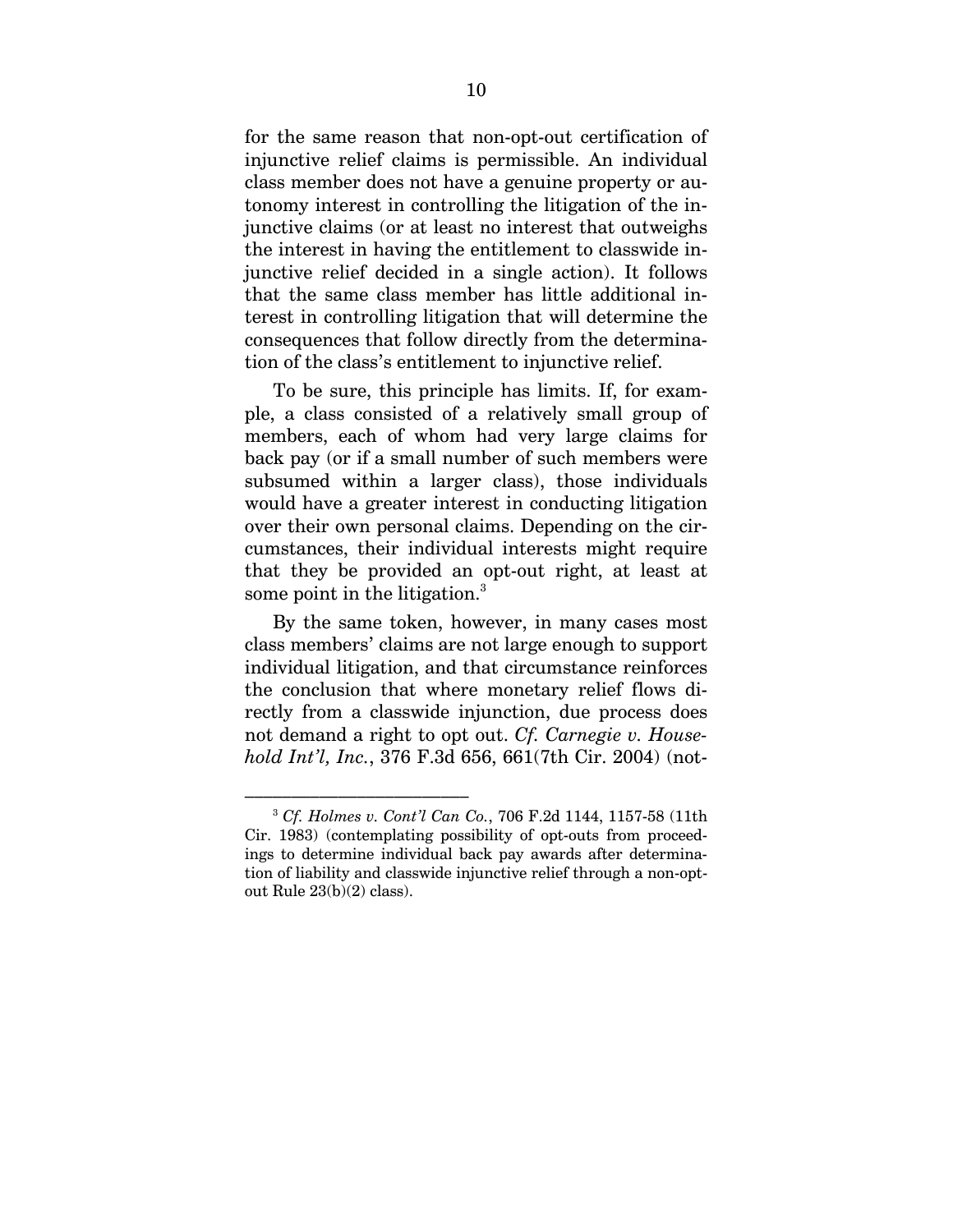ing that where unitary conduct allegedly caused small amount of damages to many people, "the *realistic* alternative to a class action" is not many individual suits, "but zero individual suits, as only a lunatic or a fanatic" sues in such circumstances). After all, it makes little sense to assert that absent class members' right to control their own litigation exists even in circumstances where, as a practical matter, it would not be realistically possible for them to mount the sort of proof of a classwide pattern or practice of discrimination necessary to prove their entitlement to a relatively insignificant sum of back pay. "In such cases, the 'negative value' of any individual claim defeats the prospect for meaningful individual enforcement of even well- established, meritorious claims." Issacharoff, *supra*, at 1059.

The point here is not that a small claimant lacks an ownership interest in "property" entitled to due process protection when her claim is put at risk of deprivation. To the contrary, a claim, no matter how small, is property entitled to such protection. *Parratt v. Taylor*, 451 U.S. 527, 536-37 (1981); *see also Phillips v. Washington Legal Fdn.*, 524 U.S. 156, 169-70 (1988). But "'due process,' unlike some legal rules, is not a technical conception with a fixed content unrelated to time, place and circumstances," and it "calls for such procedural protections as the particular situation demands." *Gilbert v. Homar*, 520 U.S. 924, 929 (1997) (quoting *Cafeteria & Restaurant Workers v. McElroy*, 367 U.S. 886, 895 (1972) and *Morrissey v. Brewer*, 408 U.S. 471, 481 (1961)). Thus, where (1) a class representative has stepped up and shown the willingness to finance the litigation and run the rigors of Rule 23(a)(4)'s adequacy-of-representation inquiry, (2) the monetary relief sought flows directly from the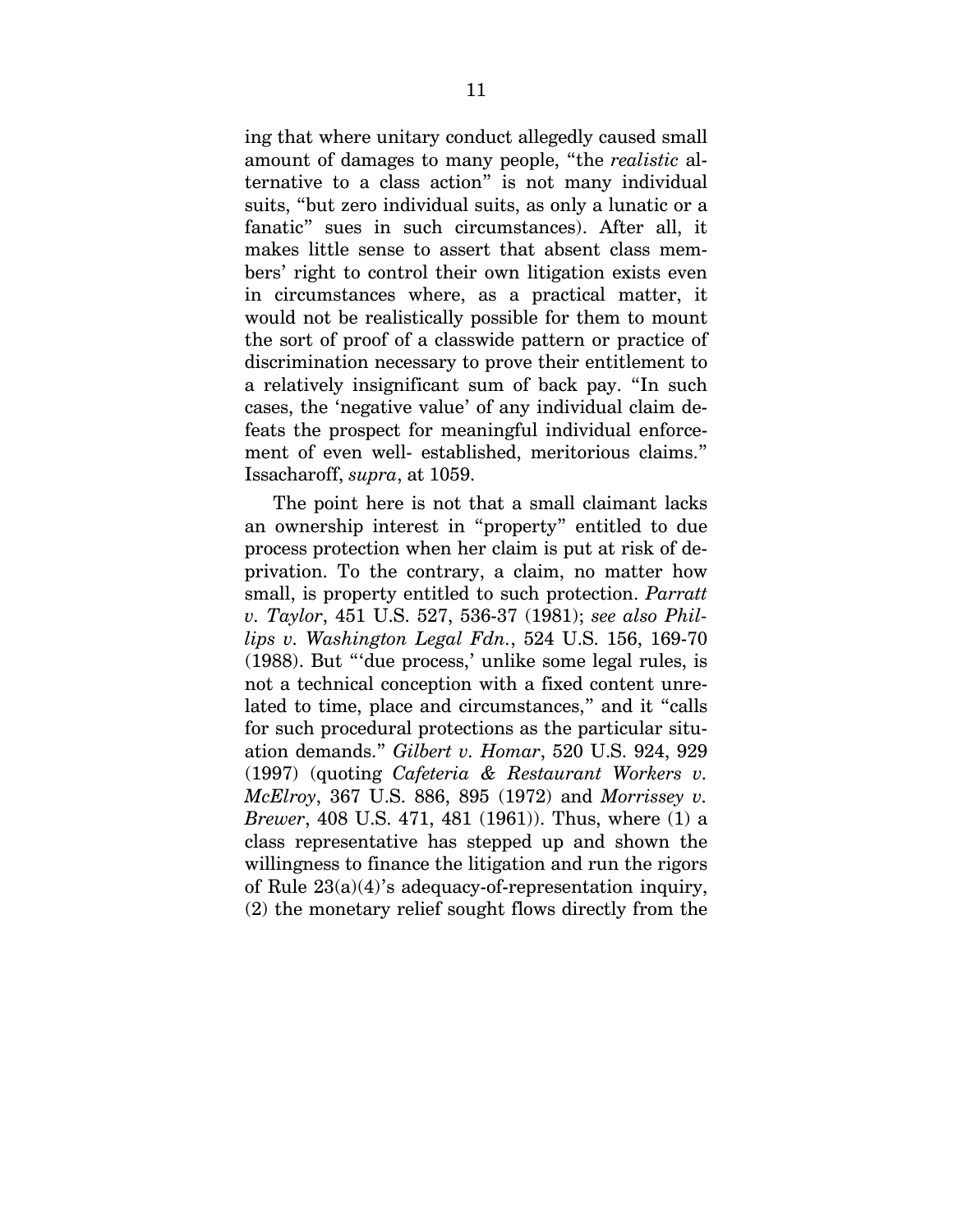establishment of an entitlement to classwide injunctive relief, and (3) each claimant's stake is insufficient to induce individual litigation, the process that is due is the right to ride the coattails of the court-approved class representative, subject to the district court's searching adequacy determination and the rights of participation in the case (and particularly in settlement) provided for by Rule 23. An individual opt-out is not constitutionally required in such cases.<sup>4</sup>

In sum, the suggestion that claims for monetary relief that flow directly from a classwide entitlement to injunctive relief cannot be joined in a non-opt-out certification under Rule 23(b)(2) fails both as a matter of constitutional law and under the terms of the Rule. With respect to claims for monetary relief, however, even in a (b)(2) class, due process may impose requirements in some cases. After establishment of liability for back pay, procedures for its computation and distribution would have to comport with due process, and the circumstances could call for notice and an opportunity for individual class members to be heard in some fashion with respect to the amounts due and possibly also for the opportunity to opt out of whatever proceedings were put in place for the determination of back pay. Moreover, if the class representatives settled a class action by trading away claims for monetary relief in return for injunctive relief of debatable value, due process might also counsel in favor of giv-

<sup>–––––––––––––––––––––––– 4</sup> Of course, Rule 23 provides for notice and opt-out rights in Rule 23(b)(3) class actions that seek money damages even when individual claims can be characterized as "negative value" claims. *See Eisen v. Carlisle & Jacquelin*, 417 U.S. 156, 173-76 (1974). That fact shows only that it is possible Rule  $23(b)(3)$  demands *more* than due process would require in some cases.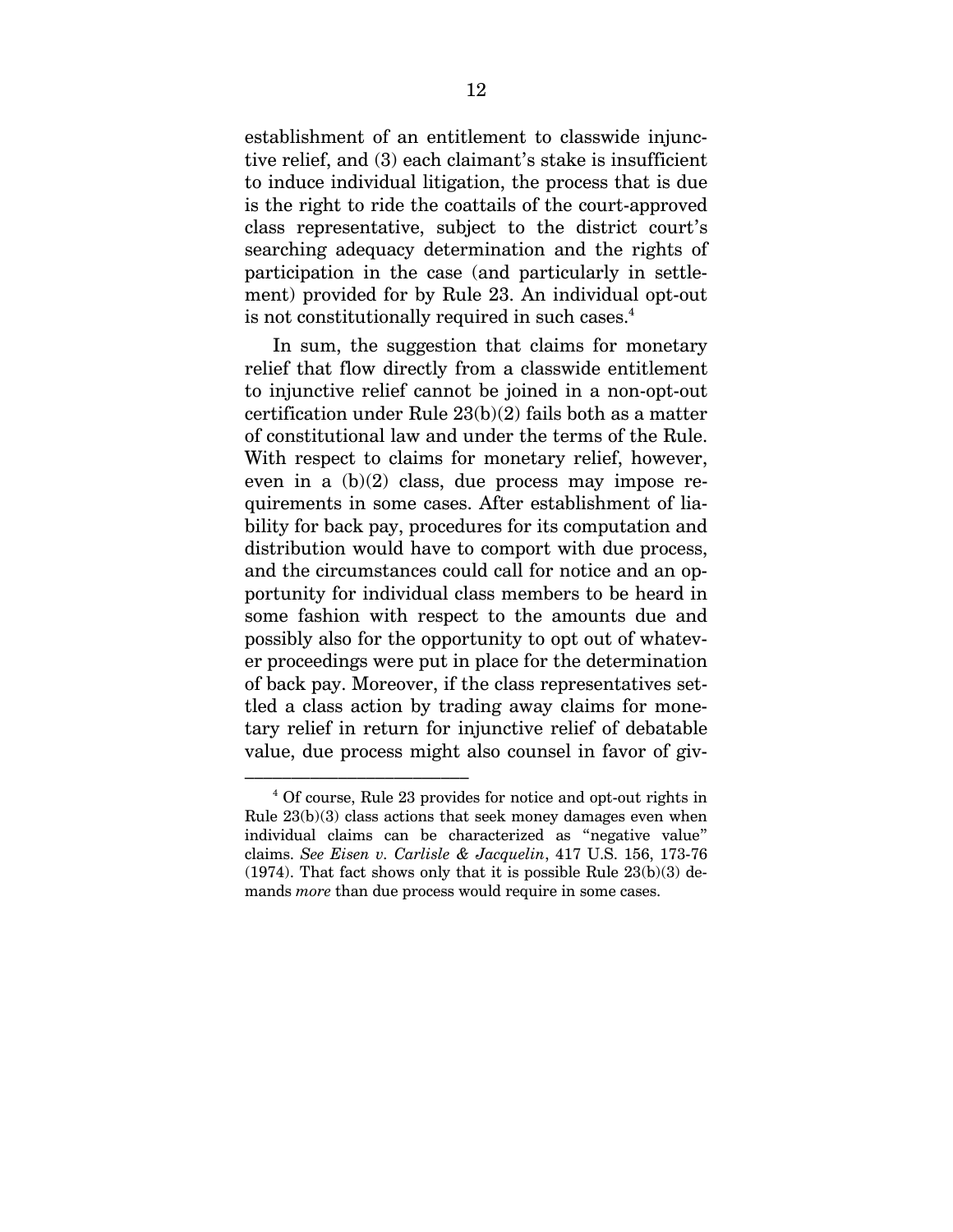ing absent class members the opportunity to opt out. *Cf*. Fed. R. Civ. P. 23(e)(4) (settlement of a Rule  $23(b)(3)$  class action may be conditioned on a new optout opportunity). Such possibilities are not, however, sufficient to preclude certification of a litigation class seeking injunctive relief and concomitant monetary relief.

### **II. Rule 23 Is Flexible Enough to Accommodate Whatever Opt-Out Rights the Constitution May Require.**

To whatever extent due process may require notice and opt-out rights for monetary claims made in an action that also meets the requirements for certification of injunctive claims under Rule 23(b)(2), Rule 23 provides the courts with ample means for protecting those rights. Wal-Mart's draconian view that no certification may be made under Rule 23(b)(2) in such circumstances—even as to the claims for classwide injunctive relief—badly misreads the rule.

To begin with, Rule 23's terms allow bifurcated certification, with some claims certified for mandatory class treatment under Rule 23(b)(2) and others certified on an opt-out basis under Rule 23(b)(3). Although Rule 23(b) speaks of the circumstances in which an "action" can be maintained as a "class action," other parts of the Rule expressly contemplate that class certification can encompass less than all of an "action." Thus, Rule  $23(c)(4)$  provides: "When appropriate, an action may be brought or maintained as a class action with respect to particular issues." Rule  $23(c)(1)(B)$ similarly provides that a class certification order must "define the class and the class claims, issues, or defenses"—wording that authorizes certification limited to particular claims.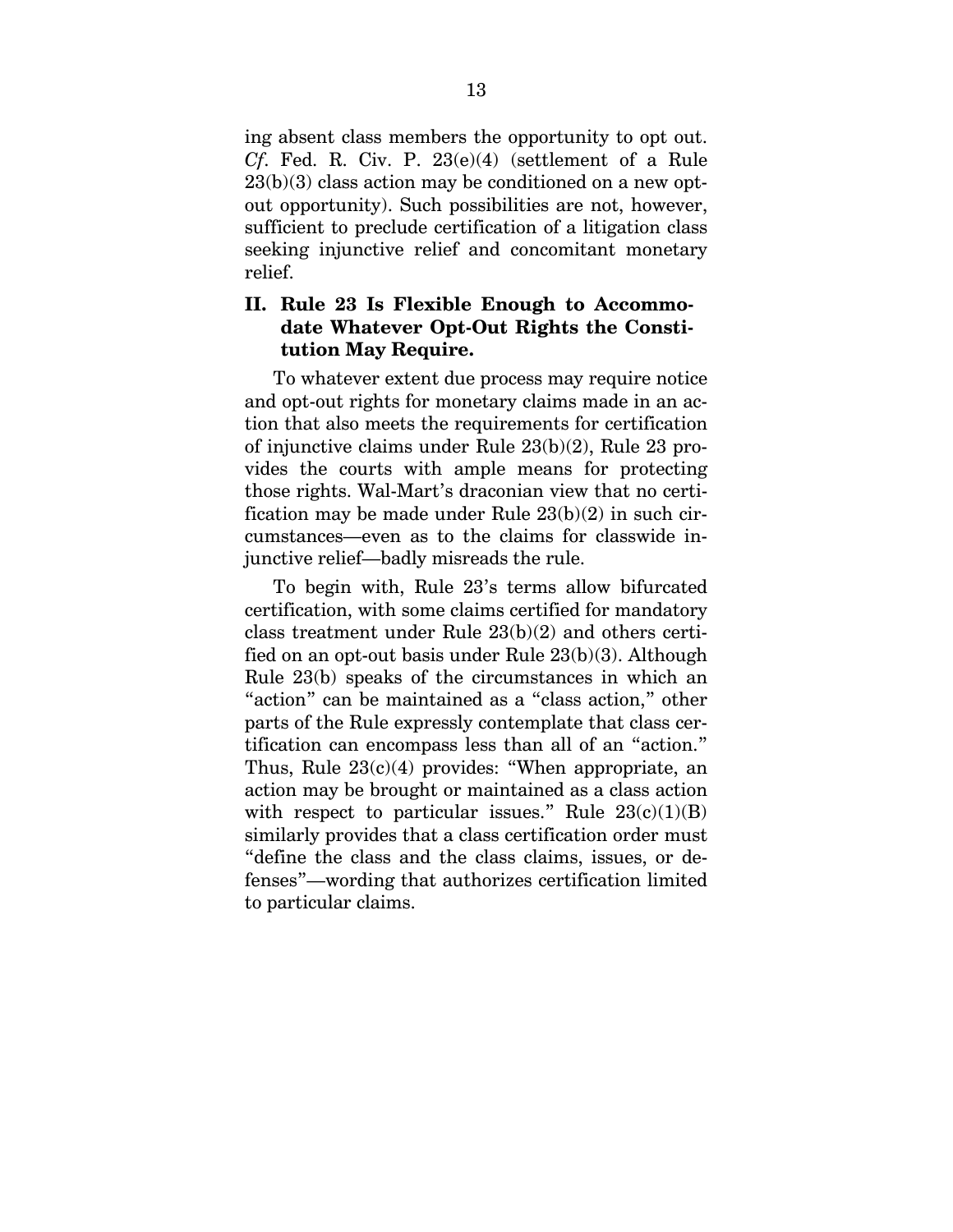If certification under one of the subdivisions of Rule 23(b) can be limited to particular claims so that an action may be a class action as to some claims or issues and an individual action as to others, as the Rule explicitly states, it follows that an action may also be a Rule 23(b)(2) class action as to some claims or issues and a Rule 23(b)(3) class action as to others. Certainly nothing in the Rule forbids that result. Not surprisingly, therefore, the lower courts have endorsed the possibility of such bifurcated certification.<sup>5</sup> This Court, too, should embrace that straightforward reading of the Rule.

Rule 23 also permits the provision of notice and opt-out rights in an action certified exclusively under Rule  $23(b)(2)$  to the extent that due process requires it as to some or all of the class and some or all of the claims asserted. Wal-Mart's contrary assertion finds no support in the Rule, which nowhere states that opt-out rights may *not* be provided under Rule 23(b)(2). That opt-out rights are *required* in Rule  $23(b)(3)$  actions, and not required in Rule  $23(b)(2)$  actions, does not mean that opt-out rights are *forbidden* in Rule 23(b)(2) actions. The most natural reading of Rule  $23(b)(2)$  is that it permits but does not require an opportunity to opt-out.

Other provisions of Rule 23 reinforce this reading. First, the textual source of the requirement for optout rights in Rule 23(b)(3) actions is not Rule 23(b)(3) itself, but Rule  $23(c)(2)(B)$ , which states that the court in an action certified under Rule 23(b)(3) *must* pro-

<sup>–––––––––––––––––––––––– 5</sup> *See, e.g., Jefferson*, 195 F.3d at 898; *Allison*, 151 F.3d at 434 (statement on rehearing en banc); *Officers for Justice v. Civil Serv. Comm'n*, 688 F.2d 615, 634-35 (9th Cir. 1982).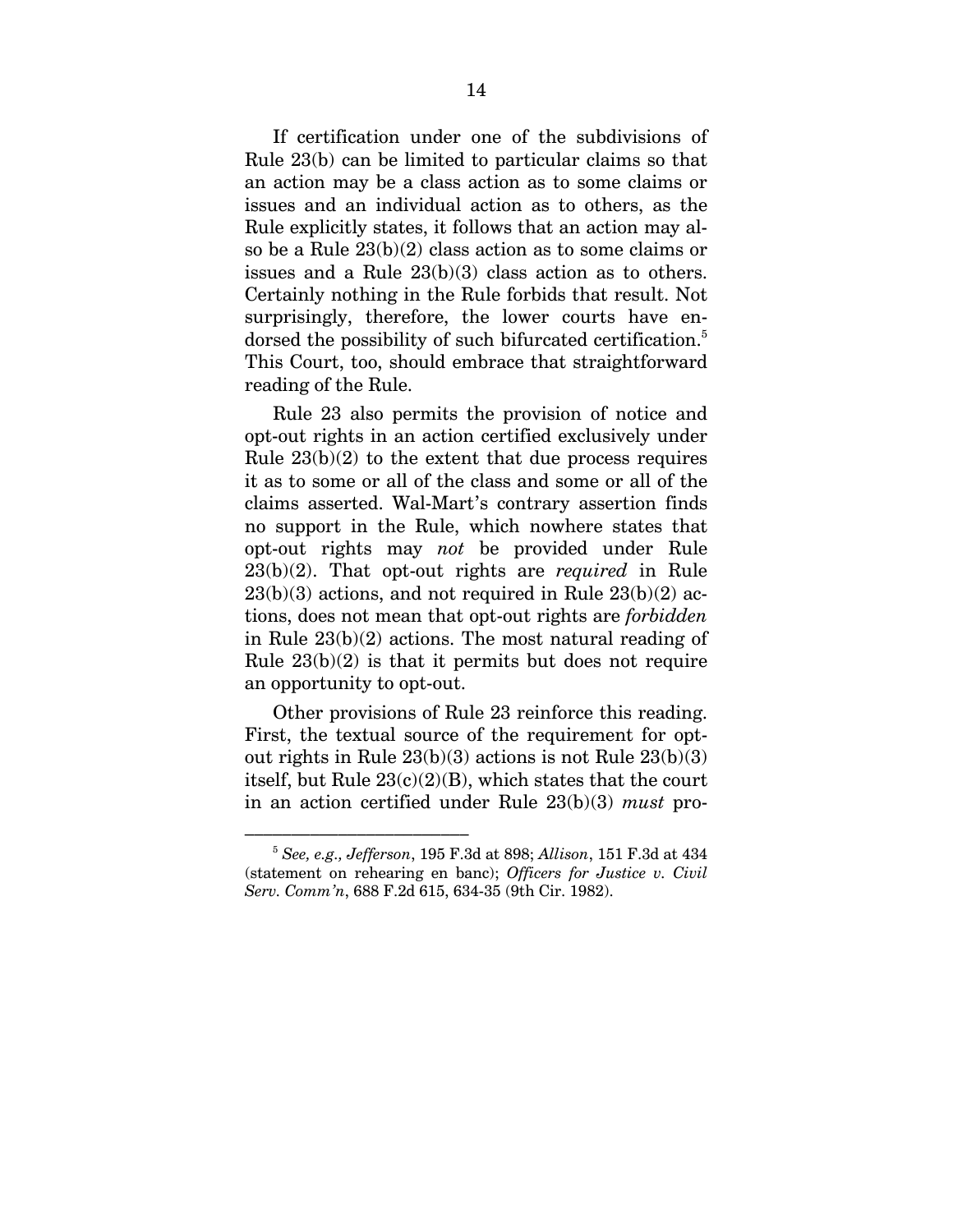vide notice to the class, which notice *must* state "that the court will exclude from the class any member who requests exclusion." Fed. R. Civ. P.  $23(c)(2)(B)(v)$ . In other words, the opt-out right is framed as a component of the required notice.

The companion provision of the Rule applicable to (b)(2) actions—Rule  $23(c)(2)(A)$ —provides that in "any action certified under Rule  $23(b)(1)$  or  $(b)(2)$ , the court *may* direct appropriate notice to the class" (emphasis added). The Rule says nothing about the content of that notice or when it might be "appropriate." But when subdivisions  $(c)(2)(A)$  and  $(c)(2)(B)$  are read together, the implication is that any of the items listed in  $(c)(2)(B)$  as components of notice in a class action could, if "appropriate," be included in a notice under  $(c)(2)(A)$ —including notice that class members may be excluded upon request. Indeed, it would be odd if the court in providing notice under  $(c)(2)(A)$ were not expected to look to Rule  $23(c)(2)(B)$ , which sets forth the rulemakers' understanding of the components of notice under Rule 23.

Additional support for a court's authority to order opt-out rights in Rule 23(b)(2) actions when required by due process appears in Rule  $23(d)(1)(B)$ . That subdivision provides that, in the course of an action, a court may issue orders that "require—to protect class members and fairly conduct the action—giving appropriate notice to some or all class members" informing them of "the members' opportunity to signify whether they consider the representation fair and adequate, to intervene and present claims or defenses, or to otherwise come into the action." Fed. R. Civ. P.  $23(d)(1)(B)(iii)$ . Although standing alone this provision might be insufficient authorization for an order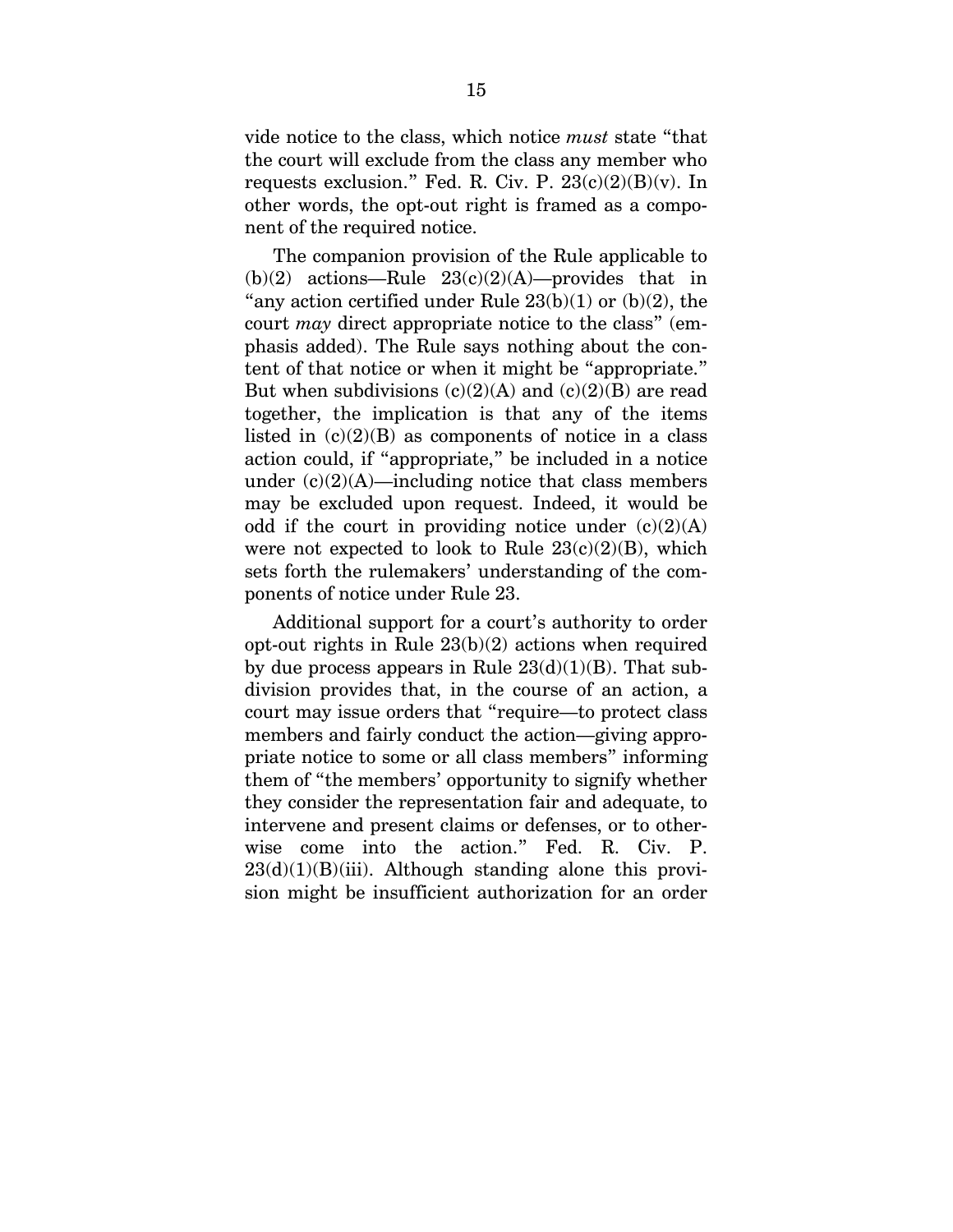notifying class members of an opportunity to exclude themselves from the action, Rule  $23(d)(1)(E)$  provides catch-all authority for the court to issue orders to "deal with similar procedural matters" to those covered by the earlier subparts of  $23(d)(1)$ . Offering notice and an opportunity to opt out is, at a minimum, "similar" to providing an opportunity to signify whether class members consider their representation fair and adequate. (Indeed, giving class members the chance to vote with their feet is perhaps the surest way of allowing them to "signify" their views about the class representatives.) Allowing an opportunity to opt out also addresses a procedural matter similar to allowing an opportunity to "come into the action." Granting opt-out rights to class members in a Rule  $23(b)(2)$  class action where necessary or appropriate thus falls well within a district court's "broad authority" under Rule  $23(d)(1)$  "to exercise control over a class action and to enter appropriate orders governing the conduct of counsel and parties." *Gulf Oil Co. v. Bernard*, 452 U.S. 89, 100 (1981).

Finally, permitting opt-out rights in a  $23(b)(2)$  case when demanded by due process is part and parcel of one of the most basic obligations that the Rule imposes on a court conducting a class action: defining who is and who is not a member of the class. That requirement is so elemental that the Rule imposes it twice—first in Rule  $23(c)(1)(B)$ , which requires that a certification order "define the class," and second in Rule  $23(c)(3)$ , which provides that any judgment in a class action must "describe those whom the court finds to be class members." Fed. R. Civ. P.  $23(c)(3)(A)$ . The court's authority to define the class provides an additional basis for the power, in appropriate circums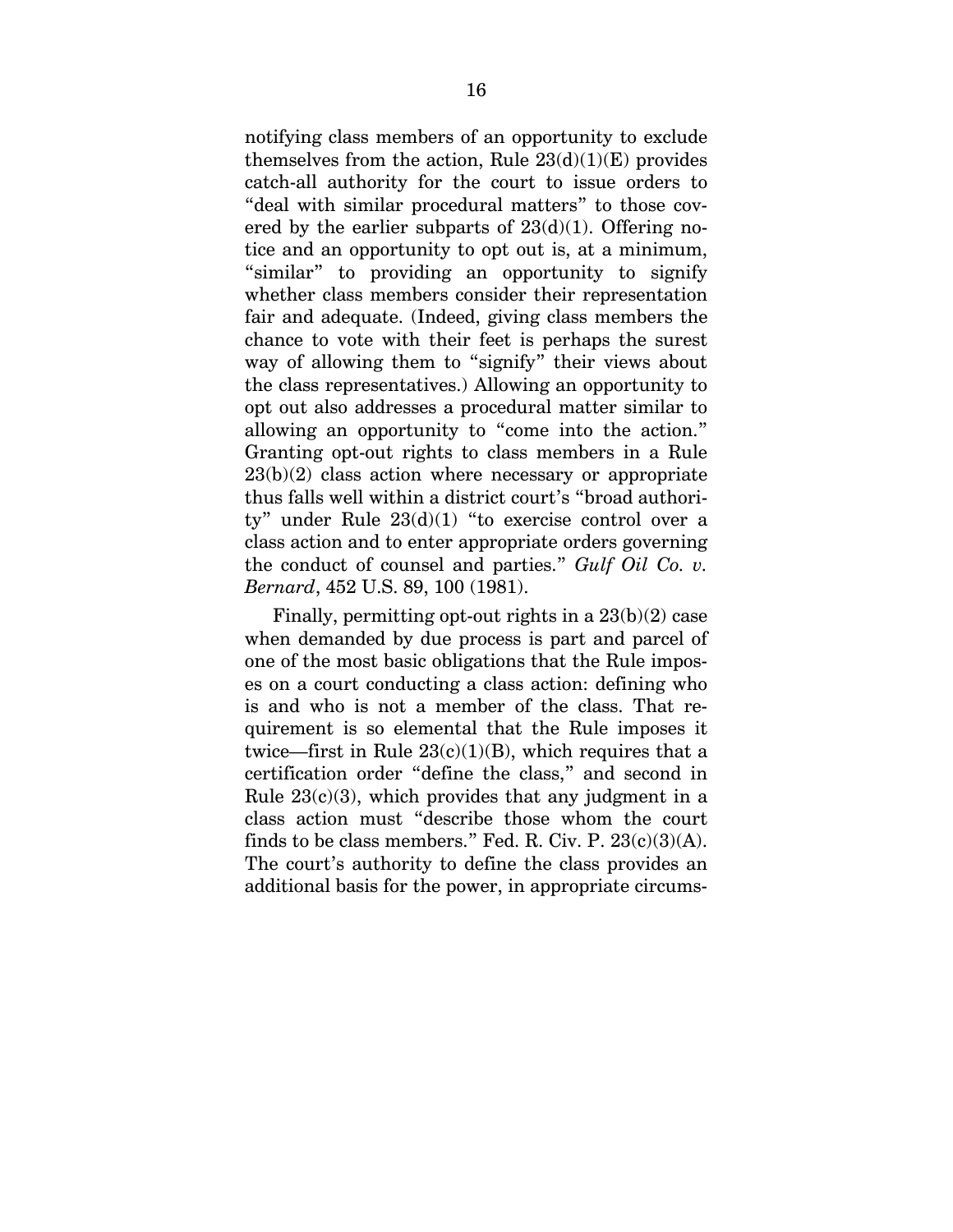tances, to exclude from it members who have requested exclusion.

In short, the tools that Rule 23 gives a court to manage a class action, considered together, are more than sufficient to encompass the power to provide for notice and opt-out rights even in circumstances where the Rule does not *mandate* such rights, if in a given case the provision of such rights is appropriate—such as where due process requires them. If there were any doubt on the subject, however, it should be resolved in favor of construing the Rule to be consistent with constitutional requirements. This Court has repeatedly stated that Rule 23 must be read to effectuate the due process rights of class members and avoid tensions with other constitutional requirements. *Ortiz*, 527 U.S. at 845-48; *Amchem*, 521 U.S. at 628-29; *Eisen*, 417 U.S. at 173-77; *see also Gulf Oil*, 452 U.S. at 99. Adopting an interpretation of the Rule that would forbid opt-out rights in Rule  $23(b)(2)$  cases even where due process required them would run headlong into that imperative.

#### **CONCLUSION**

The Court should affirm the judgment of the Ninth Circuit.